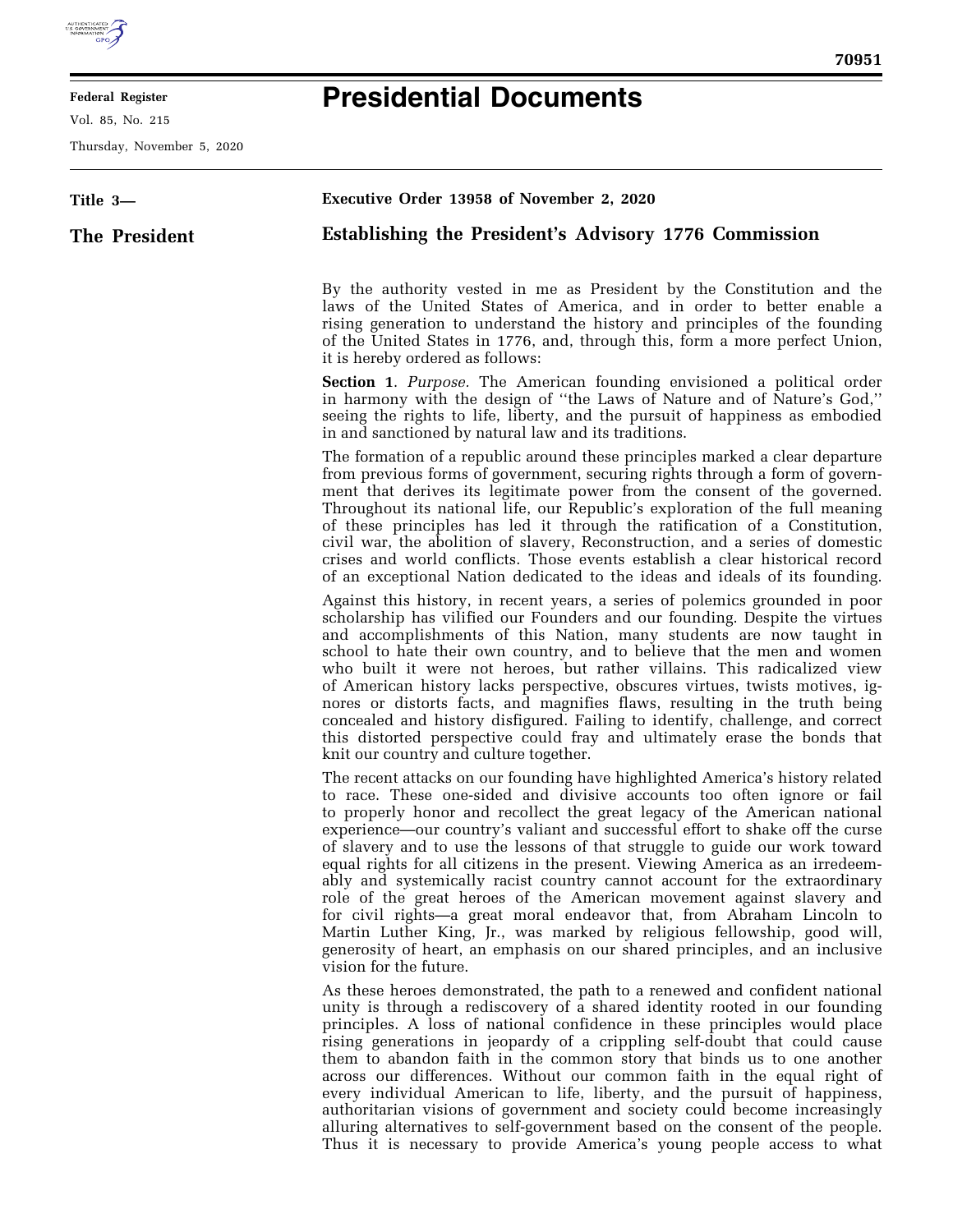is genuinely inspiring and unifying in our history, as well as to the lessons imparted by the American experience of overcoming great national challenges. This is what makes possible the informed and honest patriotism that is essential for a successful republic.

A restoration of American education grounded in the principles of our founding that is accurate, honest, unifying, inspiring, and ennobling must ultimately succeed at the local level. Parents and local school boards must be empowered to achieve greater choice and variety in curriculum at the State and local levels.

The role of the Federal Government is to protect and preserve State and local control over the curriculum, program of instruction, administration, and personnel of educational institutions, schools, and school systems. Indeed, that is why my Administration rejects the Common Core curriculum and all efforts to have the Federal Government impose a national curriculum or national standards in education.

Vigorous participation in local government has always been America's laboratory of liberty and a key to what makes us exceptional. The best way to preserve the story of America's founding principles is to live it in action by local communities reasserting control of how children receive patriotic education in their schools.

**Sec. 2**. *The President's Advisory 1776 Commission.* (a) Within 120 days of the date of this order, the Secretary of Education shall establish in the Department of Education the President's Advisory 1776 Commission (''the 1776 Commission'') to better enable a rising generation to understand the history and principles of the founding of the United States in 1776 and to strive to form a more perfect Union.

(b) The 1776 Commission shall be composed of not more than 20 members, who shall be appointed by the President. Members shall serve for a term of 2 years and shall not be removed except for inefficiency, neglect of duty, or malfeasance. The 1776 Commission may include individuals from outside the Federal Government with relevant experience or subject-matter expertise. The 1776 Commission shall also include the following ex-officio members or such senior officials as those members may designate:

(i) the Secretary of State;

(ii) the Secretary of Defense;

(iii) the Secretary of the Interior;

(iv) the Secretary of Housing and Urban Development;

(v) the Secretary of Education;

(vi) the Assistant to the President for Domestic Policy; and

(vii) the Assistant to the President for Intergovernmental Affairs.

(c) The 1776 Commission shall:

(i) produce a report for the President, within 1 year of the date of this order, which shall be publicly disseminated, regarding the core principles of the American founding and how these principles may be understood to further enjoyment of ''the blessings of liberty'' and to promote our striving ''to form a more perfect Union.'' The Commission may solicit statements and contributions from intellectual and cultural figures in addition to the views of the Commission members;

(ii) advise and offer recommendations to the President and the United States Semiquincentennial Commission regarding the Federal Government's plans to celebrate the 250th anniversary of American Independence and coordinate with relevant external stakeholders on their plans;

(iii) facilitate the development and implementation of a ''Presidential 1776 Award'' to recognize student knowledge of the American founding, including knowledge about the Founders, the Declaration of Independence, the Constitutional Convention, and the great soldiers and battles of the American Revolutionary War;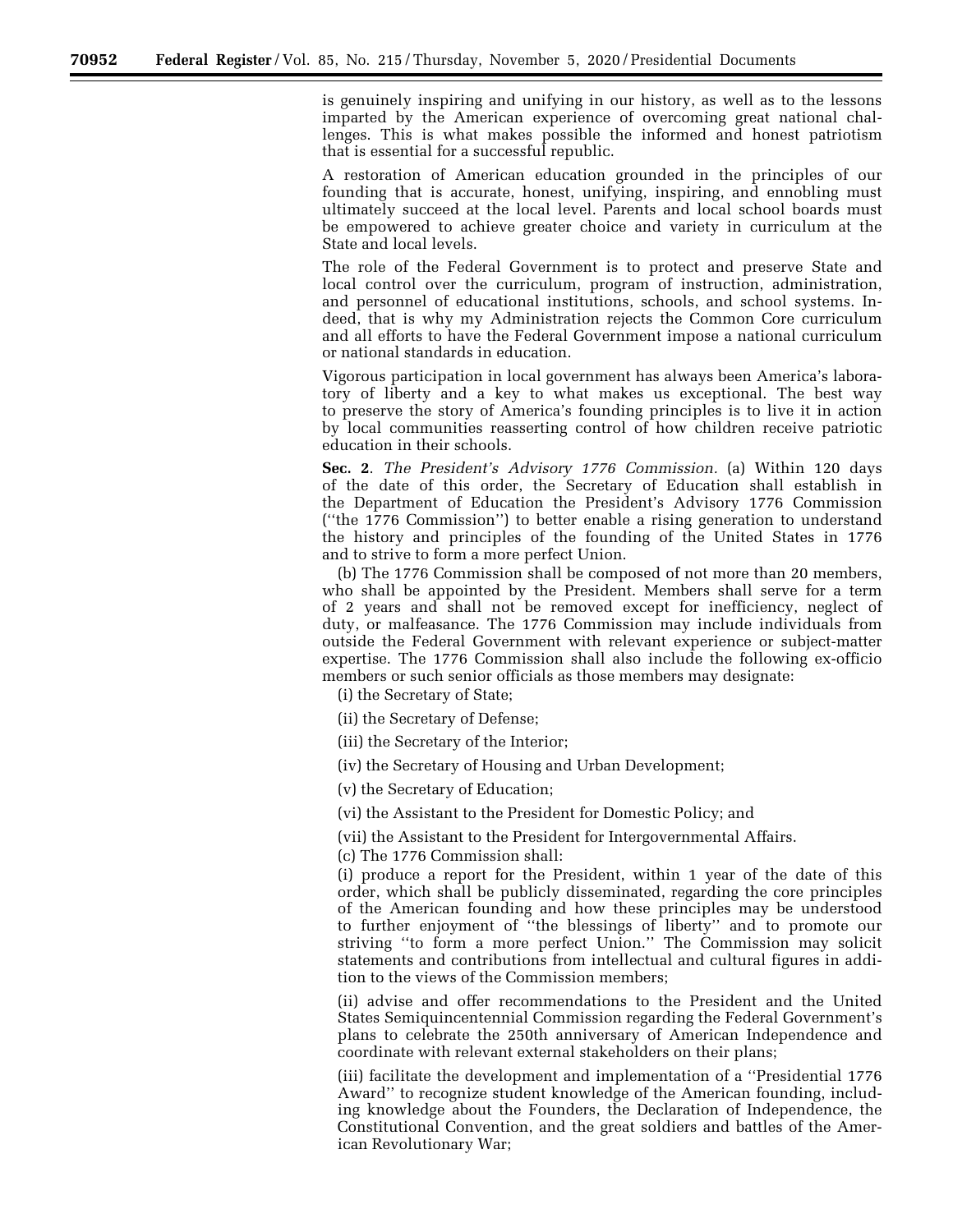(iv) advise executive departments and agencies (agencies) with regard to their efforts to ensure patriotic education—meaning the presentation of the history of the American founding and foundational principles, the examination of how the United States has grown closer to those principles throughout its history, and the explanation of why commitment to America's aspirations is beneficial and justified—is provided to the public at national parks, battlefields, monuments, museums, installations, landmarks, cemeteries, and other places important to the American Revolution and the American founding, as appropriate and consistent with applicable law;

(v) advise agencies on prioritizing the American founding in Federal grants and initiatives, including those described in section 4 of this order, and as appropriate and consistent with applicable law; and

(vi) facilitate, advise upon, and promote other activities to support public knowledge and patriotic education on the American Revolution and the American founding, as appropriate and consistent with applicable law.

(d) The 1776 Commission shall have a Chair and Vice Chair, designated by the President from among its members. An Executive Director, designated by the Secretary of Education in consultation with the Assistant to the President for Domestic Policy, shall coordinate the work of the 1776 Commission. The Chair and Vice Chair shall work with the Executive Director to convene regular meetings of the 1776 Commission, determine its agenda, and direct its work, consistent with this order.

(e) The Department of Education shall provide funding and administrative support for the 1776 Commission, to the extent permitted by law and subject to the availability of appropriations.

(f) Members of the 1776 Commission shall serve without compensation but shall be reimbursed for travel expenses, including per diem in lieu of subsistence, as authorized by law for persons serving intermittently in the Government service (5 U.S.C. 5701–5707).

(g) Insofar as the Federal Advisory Committee Act, as amended (5 U.S.C. App.), may apply to the 1776 Commission, any functions of the President under that Act, except that of reporting to the Congress, shall be performed by the Secretary of Education, in accordance with the guidelines issued by the Administrator of General Services.

(h) The 1776 Commission shall terminate 2 years from the date of this order, unless extended by the President.

**Sec. 3**. *Celebration of Constitution Day.* All relevant agencies shall monitor compliance with Title I of Division J of Public Law 108–447, which provides that ''each educational institution that receives Federal funds for a fiscal year shall hold an educational program on the United States Constitution on September 17 of such year for the students served by the educational institution,'' including by verifying compliance with each educational institution that receives Federal funds. All relevant agencies shall take action, as appropriate, to enhance compliance with that law.

**Sec. 4**. *Prioritize the American Founding in Available Federal Resources.*  The following agencies shall prioritize Federal resources, consistent with applicable law, to promote patriotic education:

(a) the Department of Education, through the American History and Civics Academies and American History and Civics Education-National Activities;

(b) the Department of Defense, through the Pilot Program on Enhanced Civics Education; and

(c) the Department of State, through the Bureau of Educational and Cultural Affairs, and through opportunities in the Fulbright, U.S. Speakers, and International Visitors Leadership programs, as well as in American Spaces.

**Sec. 5**. *General Provisions.* (a) Nothing in this order shall be construed to impair or otherwise affect: